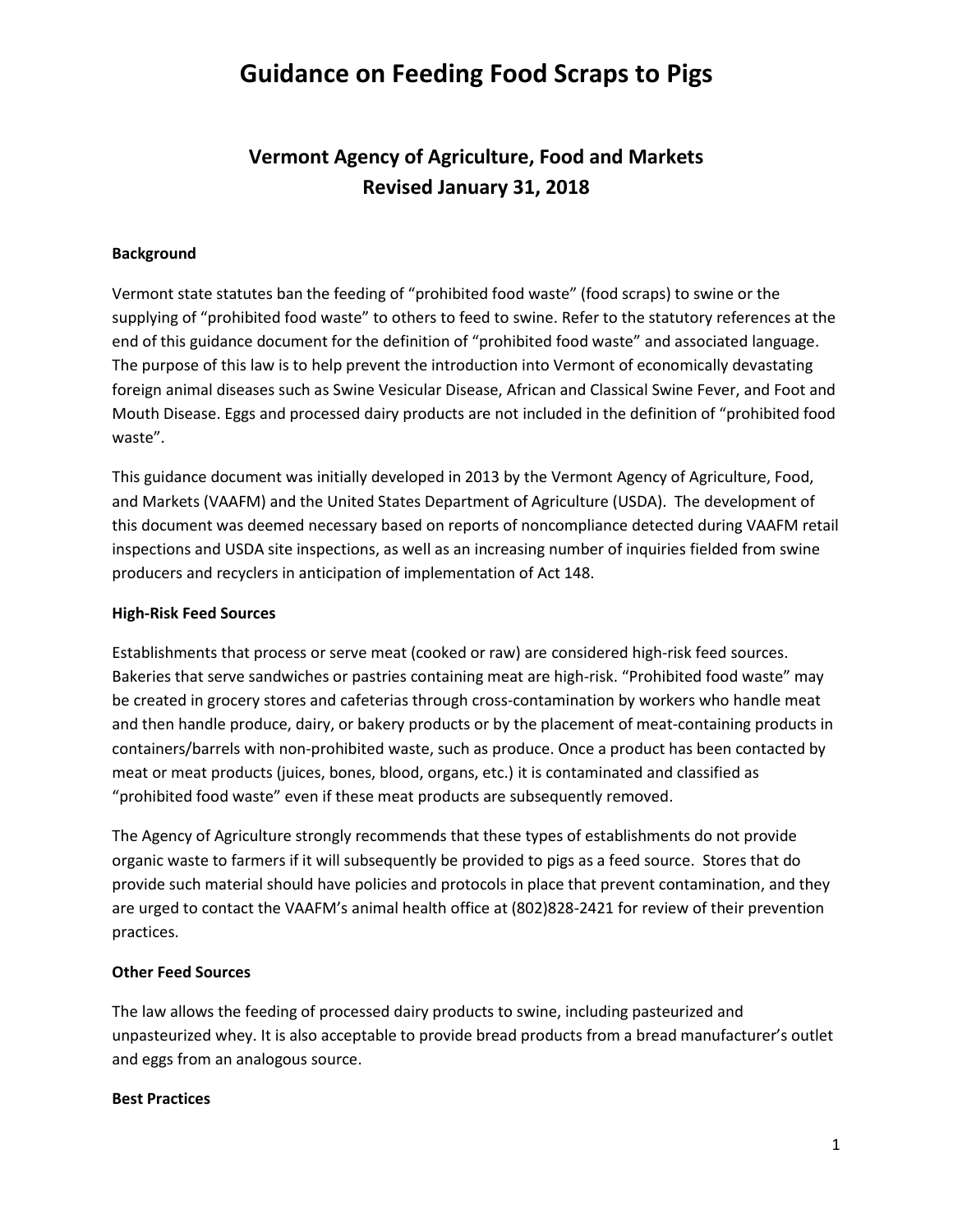# **Guidance on Feeding Food Scraps to Pigs**

VAAFM urges farmers who provide food scraps to swine to maintain an awareness of the pertinent laws and ensure that they do not feed their pigs meat or meat products, food scraps that contain meat or meat products, or food scraps that have been contaminated by meat or meat products.

VAAFM urges businesses and organizations that provide food scraps to farmers for use as pig food to do so in accordance with the law to avoid potential administrative and monetary penalties. A best practice would include communicating with farmers who source food scraps from your business to ensure compliance with the law.

## **Compliance and Enforcement**

VAAFM is charged with administration and enforcement of this law and is authorized to adopt and enforce all rules and regulations it deems necessary to carry out the law's intent. The Agency has not adopted rules on this practice. Consequently, all pertinent language may be found at the end of this guidance document or in the applicable portions of 6 V.S.A. VAAFM is authorized to cooperate with the USDA, which has compliance and enforcement responsibilities for the feeding of "prohibited food waste" to pigs due to the Swine Health Protection Act.

## **For more information or if you have questions, please call the Vermont Agency of Agriculture, Food, and Markets at (802) 828-2421.**

### **Statutory References**

## **Title 6 Chapter 113 Feeding Prohibited Food Waste to Swine**

## • **§ 1671. Definitions**

(a) As used in this chapter, "prohibited food waste" means the following:

(1) pre- and postconsumer waste material derived in whole or in part from the meat of any animal, including fish and poultry, or from other animal material; or

(2) material that, as a result of the handling, preparation, cooking, disposal, or consumption of food, has come into contact with pre- or postconsumer waste material derived in whole or in part from the meat of any animal, including fish or poultry, or from other animal material.

(b) The term "prohibited food waste" shall not include the following:

(1) waste from ordinary household operations that is fed directly to swine raised exclusively for the use in the household of the owner of the swine by members of the household and nonpaying guests and employees; and

(2) processed dairy products. (Amended 2003, No. 37, § 4; 2017, No. 30, § 5.)

## • **§ 1672. Feeding of prohibited food waste**

No person shall feed prohibited food waste to swine or supply prohibited food waste to others for the purpose of feeding it to swine. (Amended 1989, No. 256 (Adj. Sess.), § 10(a), eff. Jan. 1, 1991; 2003, No. 37, § 4.)

- **§§ 1673, 1674. Repealed. 2003, No. 37, § 4.**
- **§ 1675. Inspection and investigation; records**

Any authorized representative of the Vermont Agency of Agriculture, Food and Markets or U.S. Department of Agriculture is authorized to enter at reasonable times upon any private or public